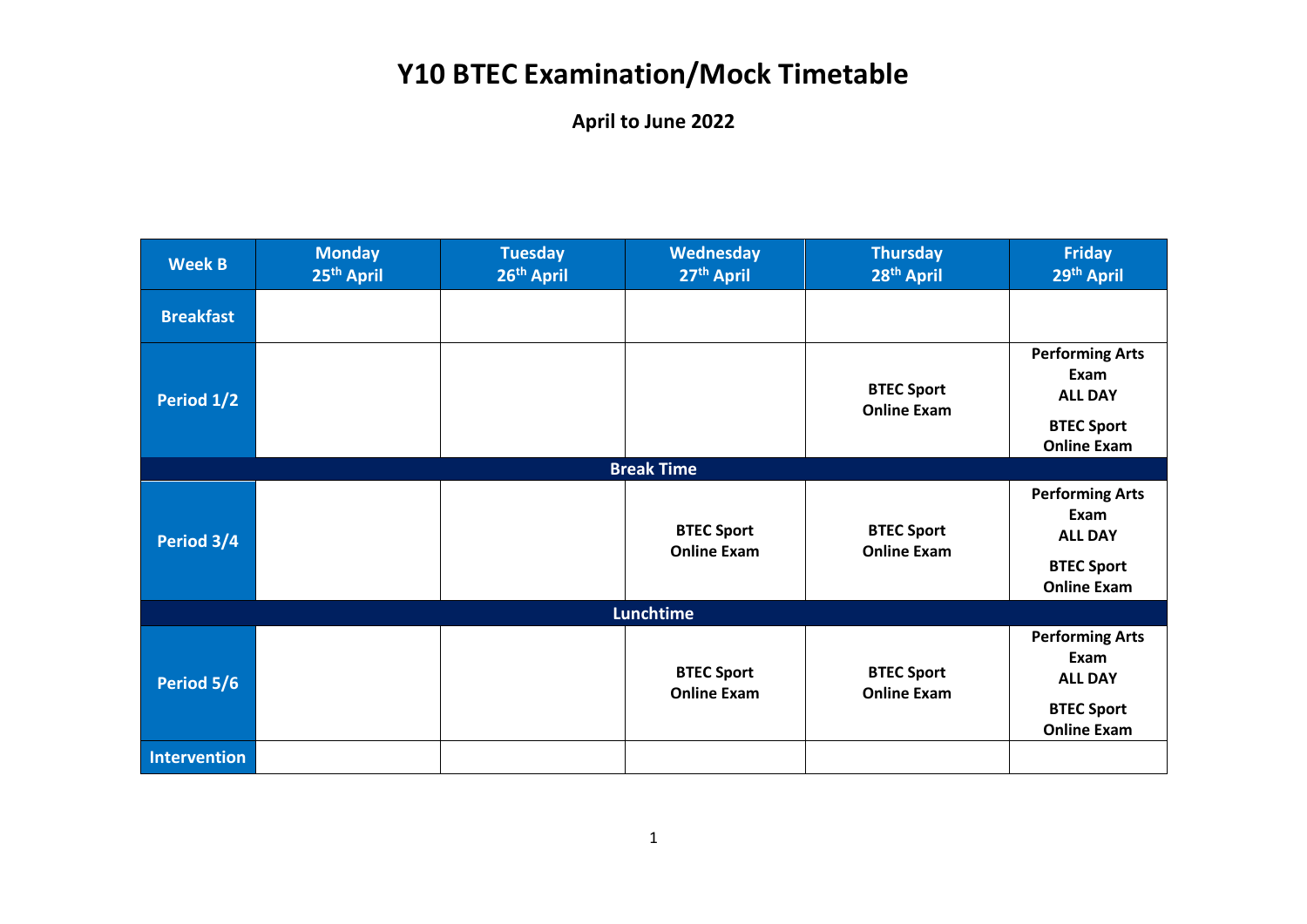| <b>Week B</b>       | <b>Monday</b><br>9 <sup>th</sup> May | <b>Tuesday</b><br>10 <sup>th</sup> May | Wednesday<br>11 <sup>th</sup> May               | <b>Thursday</b><br>12 <sup>th</sup> May                                | Friday<br>13 <sup>th</sup> May |  |  |
|---------------------|--------------------------------------|----------------------------------------|-------------------------------------------------|------------------------------------------------------------------------|--------------------------------|--|--|
| <b>Breakfast</b>    |                                      |                                        |                                                 |                                                                        |                                |  |  |
| Period 1/2          |                                      |                                        | <b>Health &amp; Social Care</b><br>Exam<br>2hrs | <b>IT Exam</b><br>1hr 30 Mins<br><b>Child Development Exam</b><br>2hrs |                                |  |  |
|                     |                                      |                                        | <b>Break Time</b>                               |                                                                        |                                |  |  |
| Period 3/4          |                                      |                                        |                                                 |                                                                        |                                |  |  |
|                     | Lunchtime                            |                                        |                                                 |                                                                        |                                |  |  |
| Period 5/6          |                                      |                                        |                                                 |                                                                        | <b>Enterprise Exam</b><br>2hrs |  |  |
| <b>Intervention</b> |                                      |                                        |                                                 |                                                                        |                                |  |  |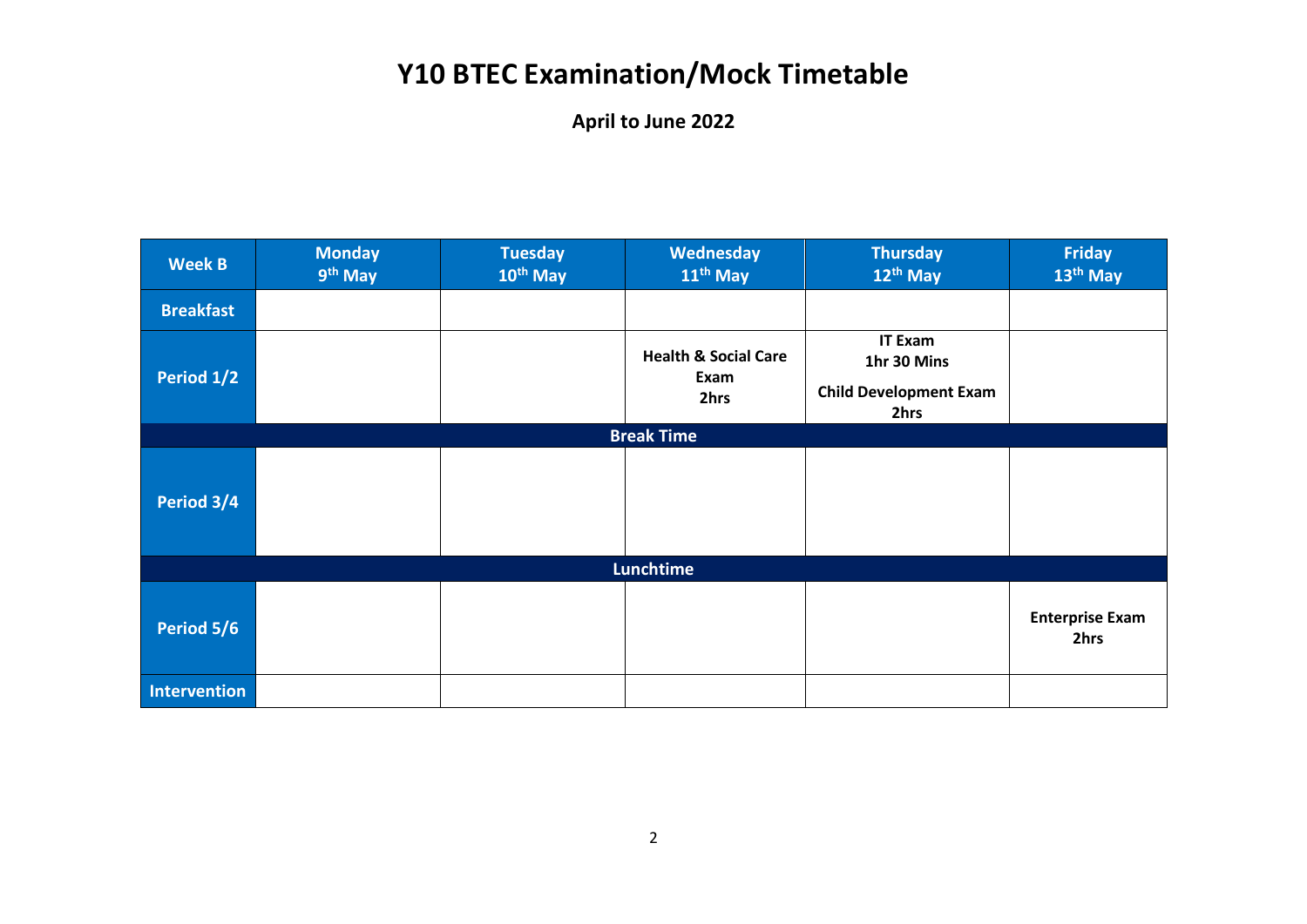| <b>Week B</b>       | <b>Monday</b><br>16 <sup>th</sup> May | <b>Tuesday</b><br>17th May | Wednesday<br>18 <sup>th</sup> May | <b>Thursday</b><br>19th May                         | <b>Friday</b><br>20 <sup>th</sup> May             |
|---------------------|---------------------------------------|----------------------------|-----------------------------------|-----------------------------------------------------|---------------------------------------------------|
| <b>Breakfast</b>    |                                       |                            |                                   |                                                     |                                                   |
| Period 1/2          |                                       |                            |                                   |                                                     |                                                   |
|                     |                                       |                            | <b>Break Time</b>                 |                                                     |                                                   |
| Period 3/4          |                                       |                            |                                   |                                                     |                                                   |
|                     |                                       |                            | Lunchtime                         |                                                     |                                                   |
| Period 5/6          |                                       | <b>Music Exam</b><br>Ihr   |                                   | <b>History Mock Exam</b><br>Elizabethan/USA<br>2hrs | <b>Maths Mock Exam</b><br><b>P1 - 1hr 30 mins</b> |
| <b>Intervention</b> |                                       |                            |                                   |                                                     |                                                   |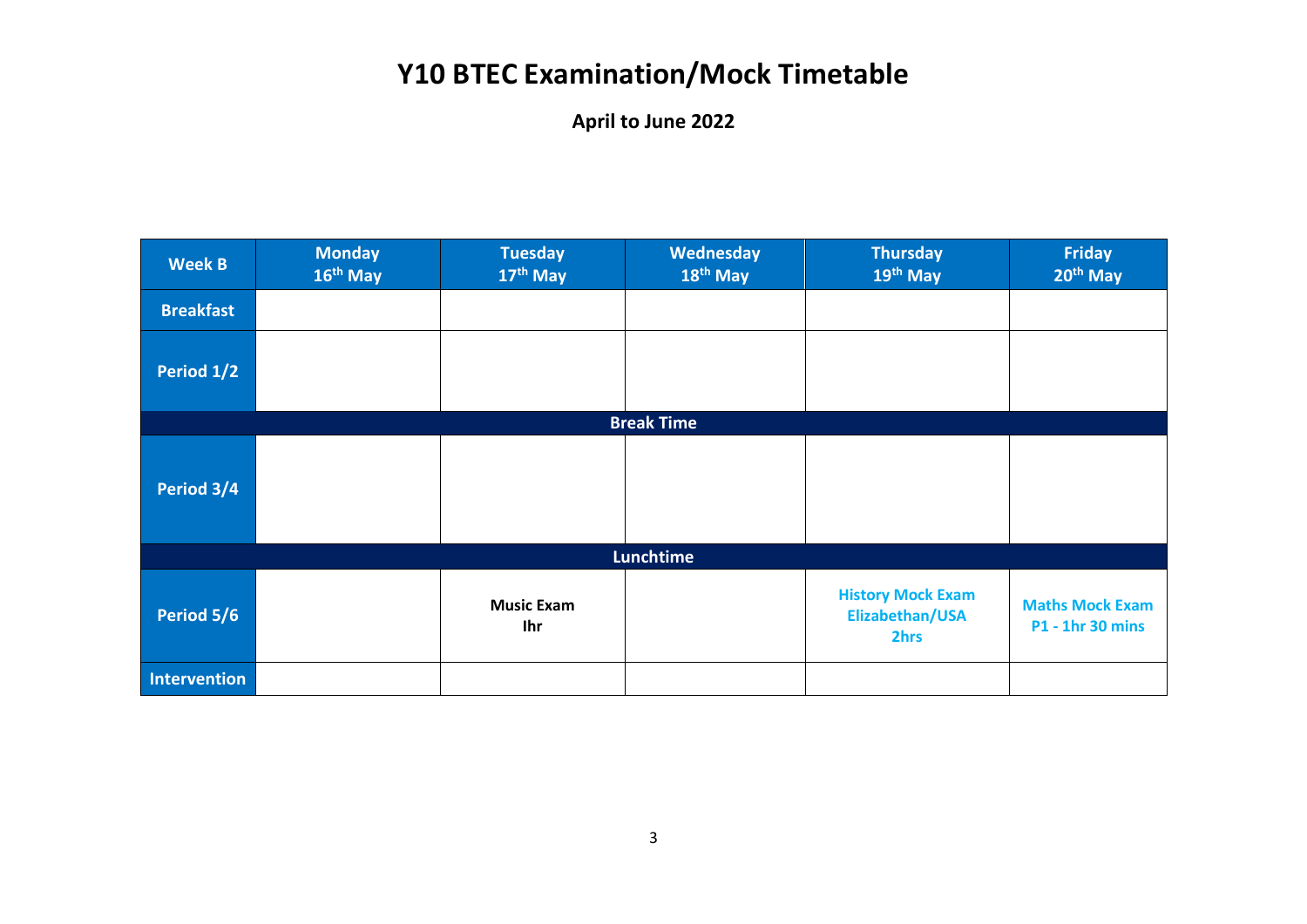| <b>Week B</b>    | <b>Monday</b><br>23rd May                   | <b>Tuesday</b><br>24th May                                                                                                                                                       | <b>Wednesday</b><br>25 <sup>th</sup> May                                                                                    | <b>Thursday</b><br>26th May                                                                                                                              | Friday<br>27th May |
|------------------|---------------------------------------------|----------------------------------------------------------------------------------------------------------------------------------------------------------------------------------|-----------------------------------------------------------------------------------------------------------------------------|----------------------------------------------------------------------------------------------------------------------------------------------------------|--------------------|
| <b>Breakfast</b> |                                             |                                                                                                                                                                                  |                                                                                                                             |                                                                                                                                                          |                    |
| Period 1/2       |                                             |                                                                                                                                                                                  |                                                                                                                             |                                                                                                                                                          |                    |
|                  |                                             |                                                                                                                                                                                  | <b>Break Time</b>                                                                                                           |                                                                                                                                                          |                    |
| Period 3/4       |                                             | <b>Spanish Mock Exam -</b><br><b>Foundation - Sports</b><br><b>Hall</b><br><b>French - Foundation</b><br><b>Dance Studio</b><br><b>Listening 35mins</b><br><b>Reading 45mins</b> |                                                                                                                             | <b>German Mock Exam</b><br><b>Sports Hall - Higher</b><br><b>Dance Studio -</b><br><b>Foundation</b><br><b>Listening 35mins</b><br><b>Reading 45mins</b> |                    |
|                  |                                             |                                                                                                                                                                                  | <b>Lunchtime</b>                                                                                                            |                                                                                                                                                          |                    |
| Period 5/6       | <b>Geography Mock Exam</b><br>P1-1hr 30mins | <b>English Lang Mock</b><br><b>Exam</b><br><b>P1 - 1hr 45mins</b>                                                                                                                | <b>Combined Biology</b><br><b>Mock Exam</b><br><b>P1 - 1hr 15mins</b><br><b>Biology Mock Exam</b><br><b>P1 - 1hr 45mins</b> |                                                                                                                                                          |                    |
| Intervention     |                                             |                                                                                                                                                                                  |                                                                                                                             |                                                                                                                                                          |                    |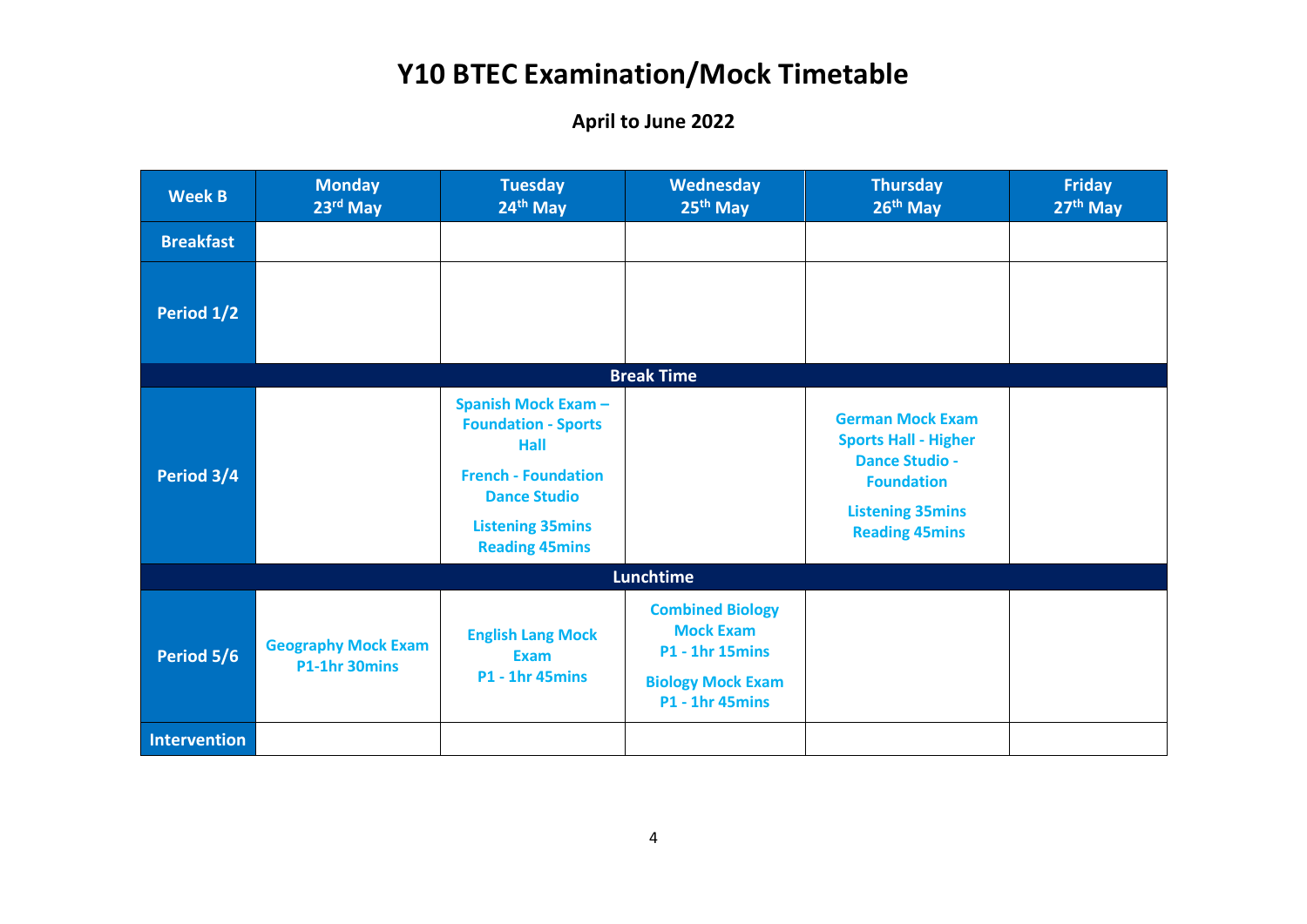| <b>Week A</b>       | <b>Monday</b><br>6 <sup>th</sup> June                                                                                  | <b>Tuesday</b><br>7 <sup>th</sup> June       | Wednesday<br>8 <sup>th</sup> June                 | <b>Thursday</b><br>9 <sup>th</sup> June | <b>Friday</b><br>10 <sup>th</sup> June |
|---------------------|------------------------------------------------------------------------------------------------------------------------|----------------------------------------------|---------------------------------------------------|-----------------------------------------|----------------------------------------|
| <b>Breakfast</b>    |                                                                                                                        |                                              |                                                   |                                         |                                        |
| Period 1/2          |                                                                                                                        |                                              |                                                   |                                         |                                        |
|                     |                                                                                                                        |                                              | <b>Break Time</b>                                 |                                         |                                        |
| Period 3/4          | German/French/Spanish<br><b>Writing</b><br>1hr 10mins<br>1hr 20mins                                                    | <b>Computer Science Mock</b><br>In classroom |                                                   |                                         |                                        |
|                     |                                                                                                                        |                                              | Lunchtime                                         |                                         |                                        |
| Period 5/6          | <b>Combined Chemistry</b><br><b>Mock Exam</b><br><b>P1 - 1hr 15mins</b><br><b>Chemistry Mock Exam</b><br>P1-1hr 45mins |                                              | <b>English Lit Mock Exam</b><br><b>P1</b><br>2hrs |                                         | <b>Re Mock Exam</b><br>1hr 45 Mins     |
| <b>Intervention</b> |                                                                                                                        |                                              |                                                   |                                         |                                        |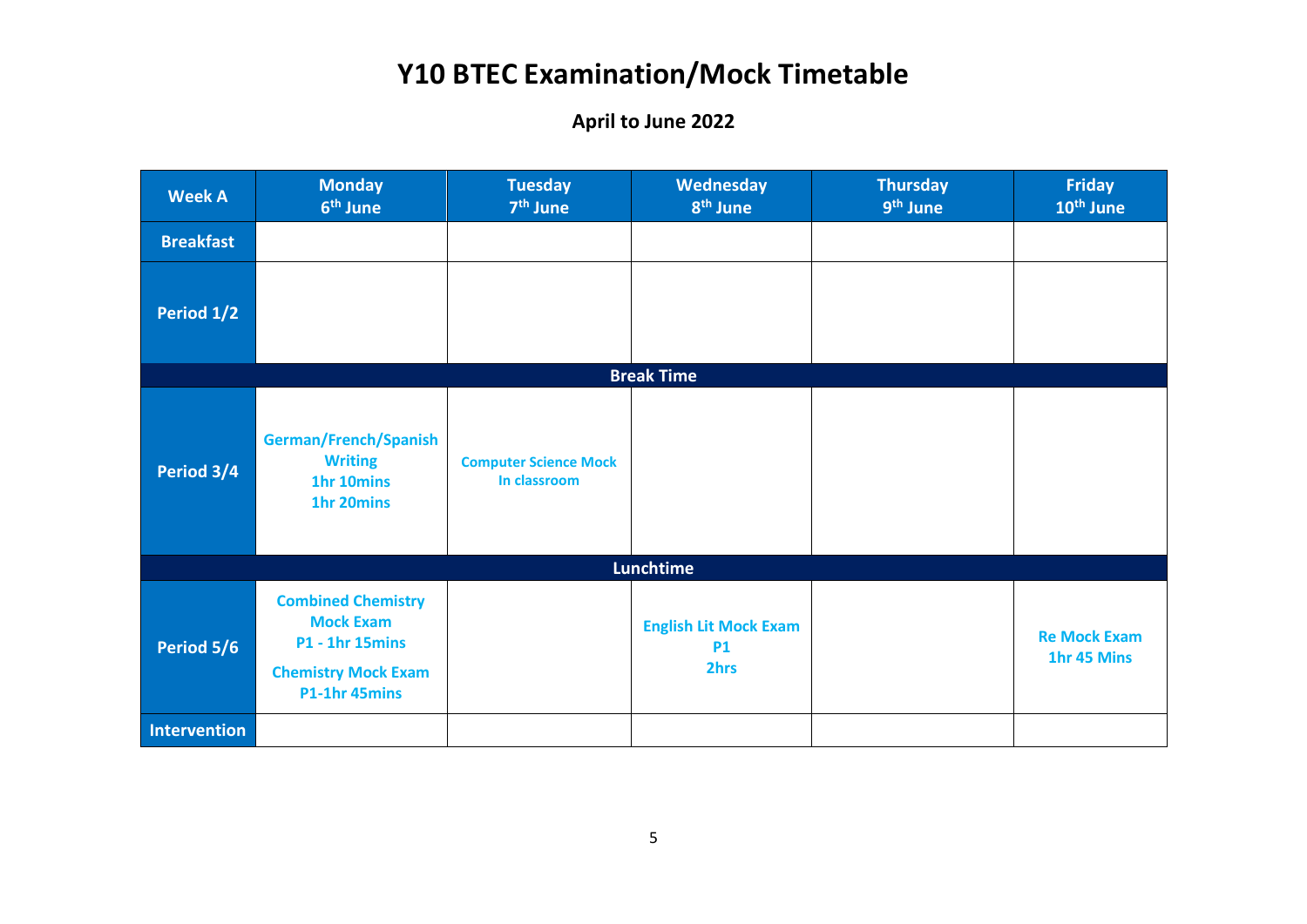| <b>Week B</b>    | <b>Monday</b><br>13 <sup>th</sup> June           | <b>Tuesday</b><br>14 <sup>th</sup> June                                                                                     | <b>Wednesday</b><br>15 <sup>th</sup> June | <b>Thursday</b><br>16 <sup>th</sup> June    | <b>Friday</b><br>17 <sup>th</sup> June                                    |
|------------------|--------------------------------------------------|-----------------------------------------------------------------------------------------------------------------------------|-------------------------------------------|---------------------------------------------|---------------------------------------------------------------------------|
| <b>Breakfast</b> |                                                  |                                                                                                                             |                                           |                                             |                                                                           |
| Period 1/2       |                                                  |                                                                                                                             |                                           | <b>Retail Exam</b><br>1hr 15mins            |                                                                           |
|                  |                                                  |                                                                                                                             | <b>Break Time</b>                         |                                             |                                                                           |
| Period 3/4       |                                                  |                                                                                                                             |                                           | <b>Geography Mock Exam</b><br>P2-1hr 15mins | <b>Dt Mock Exam</b><br>1hr 45mins<br><b>Dance Mock Exam</b><br>1hr 30mins |
|                  |                                                  |                                                                                                                             | <b>Lunchtime</b>                          |                                             |                                                                           |
| Period 5/6       | <b>Maths Mock Exam</b><br><b>P2 - 1hr 30mins</b> | <b>Combined Physics</b><br><b>Mock Exam</b><br><b>P1 - 1hr 15mins</b><br><b>Physics Mock Exam</b><br><b>P2 - 1hr 45mins</b> |                                           |                                             |                                                                           |
| Intervention     |                                                  |                                                                                                                             |                                           |                                             |                                                                           |